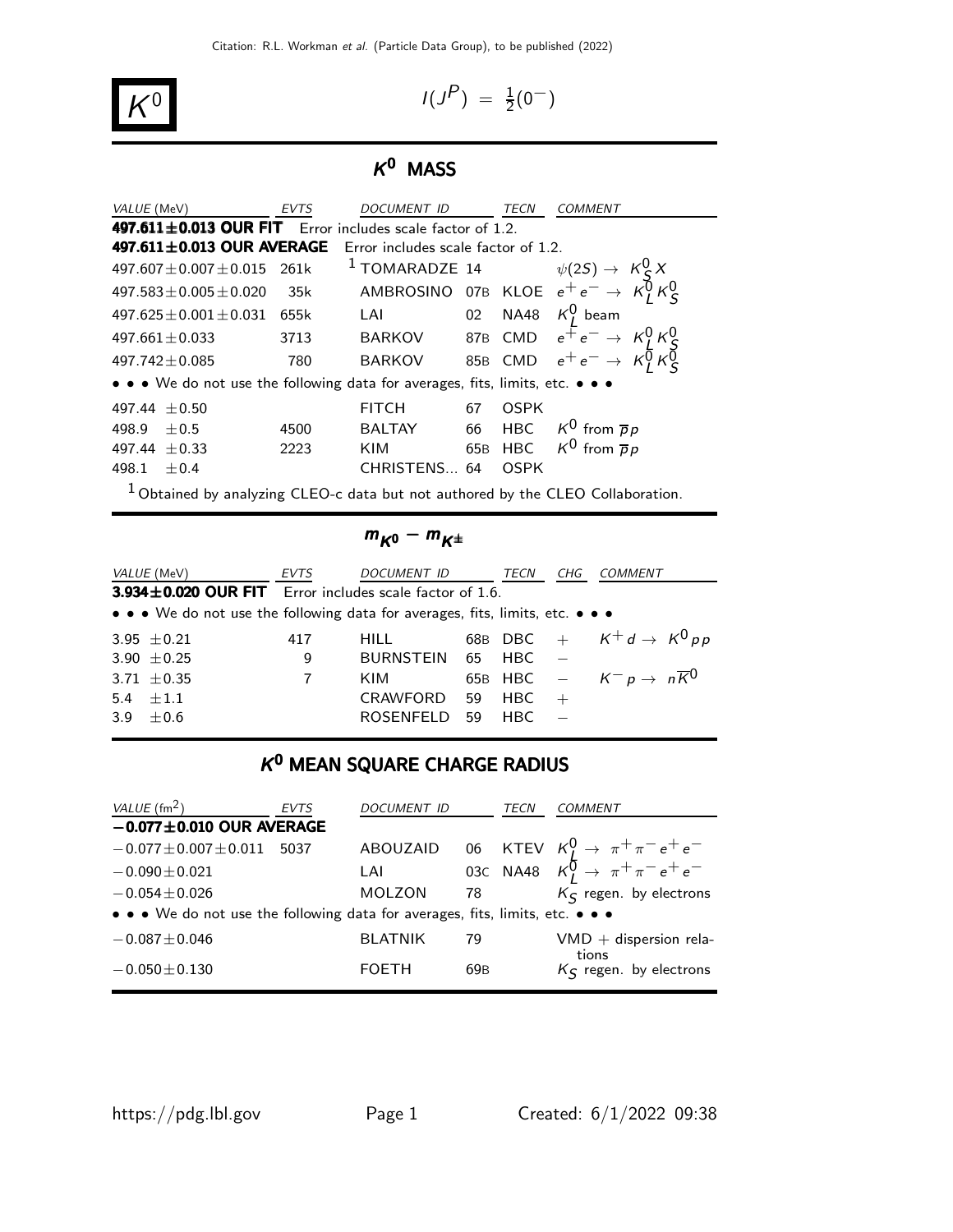# **T-VIOLATION PARAMETER IN**  $K^0$ **-** $\overline{K}^0$  **mixing**

The asymmetry  $A_{\mathcal{T}} = \frac{\Gamma(\overline{K^0} \to K^0)-\Gamma(K^0 \to \overline{K^0})}{\Gamma(\overline{K^0} \to K^0)+\Gamma(K^0 \to \overline{K^0})}$  $\frac{1}{\Gamma(\overline{K^0} \rightarrow K^0)+\Gamma(K^0 \rightarrow \overline{K^0})}$  must vanish if  $T$  invariance holds.

# ASYMMETRY  $A_{\mathcal{T}}$  in  $\mathcal{K}^{\mathbf{0}_{-}\overline{\mathcal{K}}^{\mathbf{0}}}$  mixing

| VALUE (units $10^{-3}$ ) | <b>FVTS</b> | DOCUMENT ID                    | <b>TFCN</b> |
|--------------------------|-------------|--------------------------------|-------------|
| $6.6 \pm 1.3 \pm 1.0$    | 640k        | <sup>1</sup> ANGELOPO 98E CPLR |             |

 $^1$  ANGELOPOULOS 98E measures the asymmetry  $A_{\mathcal{T}} = [\Gamma(\overline{K}^0_{t=0} \rightarrow e^+ \pi^- \nu_{t=\tau})$   $\Gamma(K^0_{t=0} \rightarrow e^- \pi^+ \overline{\nu}_{t=\tau})]/[\Gamma(\overline{K}^0_{t=0} \rightarrow e^+ \pi^- \nu_{t=\tau}) + \Gamma(K^0_{t=0} \rightarrow e^- \pi^+ \overline{\nu}_{t=\tau})]$ as a function of the neutral-kaon eigentime  $\tau$ . The initial strangeness of the neutral kaon is tagged by the charge of the accompanying charged kaon in the reactions  $p\overline{p} \rightarrow$  $K^-\pi^+ K^0$  and  $p\overline{p} \to K^+\pi^-\overline{K}{}^0$ . The strangeness at the time of the decay is tagged by the lepton charge. The reported result is the average value of  $A_T$  over the interval  $1\tau_s <$  $\tau < 20\tau_{\sf s}$ . From this value of  $A_{\cal T}$  ANGELOPOULOS 01B, assuming CPT invariance in the e $\pi \nu$  decay amplitude, determine the T-violating as  $\Delta S=\Delta S$  conserving parameter (for its definition, see Review below) 4Re( $\epsilon) = (6.2 \pm 1.4 \pm 1.0) \times 10^{-3}$ .

# See the related review(s):

CPT [Invariance Tests in Neutral Kaon Decay](http://pdg.lbl.gov/2022/reviews/rpp2021-rev-cpt-invariance-tests.pdf)

### CP-VIOLATION PARAMETERS

#### $Re(\epsilon)$

| VALUE (units $10^{-3}$ )                                                                  | DOCUMENT ID                     | TECN     |
|-------------------------------------------------------------------------------------------|---------------------------------|----------|
| $1.596 \pm 0.013$                                                                         | <sup>1</sup> AMBROSINO 06H KLOE |          |
| • • • We do not use the following data for averages, fits, limits, etc. • • •             |                                 |          |
| $1.664 \pm 0.010$                                                                         | $2$   Al                        | 05A NA48 |
| $1$ AMPROCINO, $Q_{\text{eff}}$ uses Rell Christophornes solutions with the following are |                                 |          |

 $1$  AMBROSINO 06H uses Bell-Steinberger relations with the following measurements:  $B(K^0_L \to \pi^+ \pi^-)$  in AMBROSINO 06F,  $B(K^0_S \to \pi^0 \pi^0 \pi^0)$  in AMBROSINO 05B, the  $K^0$ -semileptonic charge asymmetry in AMBROSINO 06E, and  $K^0$ -semileptonic results in ANGELOPOULOS 98F.

<sup>2</sup> LAI 05A values are obtained through unitarity (Bell-Steinberger relations), improving determination of  $\eta_{000}$  and combining other data from PDG 04 and APOSTOLAKIS 99B.

#### CPT-VIOLATION PARAMETERS

In  $K^0$ - $\overline{K}{}^0$  mixing, if CP-violating interactions include a T conserving part then

$$
|K_{S}\rangle = [|K_{1}\rangle + (\epsilon + \delta)|K_{2}\rangle]/\sqrt{1+|\epsilon + \delta|^{2}}
$$
  
\n
$$
|K_{L}\rangle = [|K_{2}\rangle + (\epsilon - \delta)|K_{1}\rangle]/\sqrt{1+|\epsilon - \delta|^{2}}
$$
  
\nwhere  
\n
$$
|K_{1}\rangle = [|K^{0}\rangle + |\overline{K}^{0}\rangle]/\sqrt{2}
$$
  
\n
$$
|K_{2}\rangle = |K^{0}\rangle - |\overline{K}^{0}\rangle]/\sqrt{2}
$$
  
\nand  
\n
$$
|\overline{K}^{0}\rangle = CP|K^{0}\rangle.
$$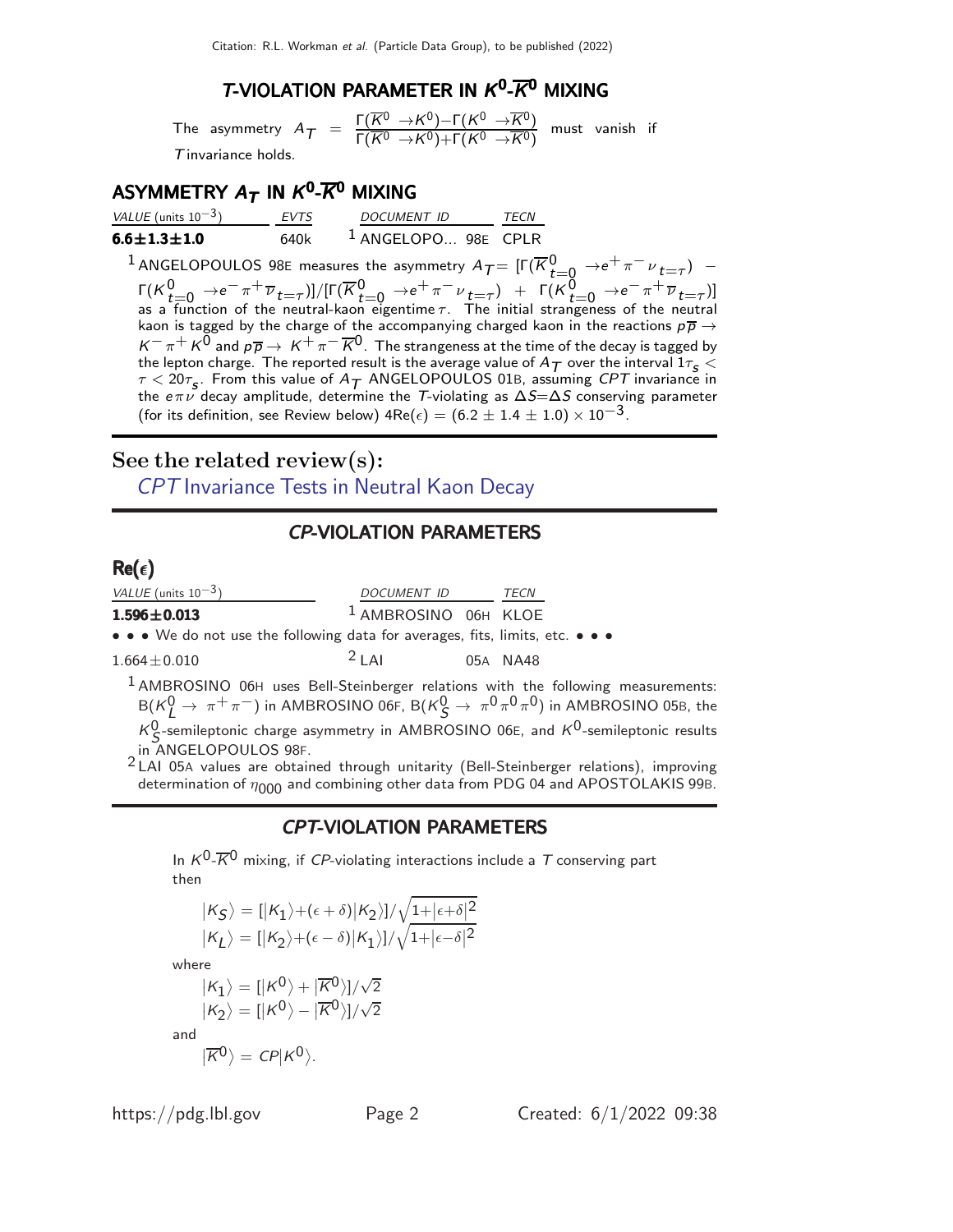The parameter  $\delta$  specifies the CPT-violating part.

Estimates of  $\delta$  are given below assuming the validity of the  $\Delta S=\Delta Q$  rule. See also THOMSON 95 for a test of CPT-symmetry conservation in  $K^0$ decays using the Bell-Steinberger relation.

## REAL PART OF  $\delta$

A nonzero value violates CPT invariance.

| VALUE (units $10^{-4}$ ) |        |                 |                       | EVTS                                                                          | <i>DOCUMENT ID</i>              | TECN | <i>COMMENT</i>          |
|--------------------------|--------|-----------------|-----------------------|-------------------------------------------------------------------------------|---------------------------------|------|-------------------------|
|                          |        | $2.51 \pm 2.25$ |                       |                                                                               | <sup>1</sup> ABOUZAID 11 KTEV   |      |                         |
|                          |        |                 |                       | • • • We do not use the following data for averages, fits, limits, etc. • • • |                                 |      |                         |
| $2.3 + 2.7$              |        |                 |                       |                                                                               | <sup>2</sup> AMBROSINO 06H KLOE |      |                         |
| $2.4 + 2.8$              |        |                 |                       |                                                                               | 3 APOSTOLA 99B RVUE             |      |                         |
|                          |        |                 | $2.9 \pm 2.6 \pm 0.6$ | 1.3M                                                                          | <sup>4</sup> ANGELOPO 98F CPLR  |      |                         |
| 180                      | $+200$ |                 |                       | 6481                                                                          | <sup>5</sup> DEMIDOV 95         |      | $K_{\ell 2}$ reanalysis |

 $<sup>1</sup>$ ABOUZAID 11 uses Bell-Steinberger relations.</sup>

 $2$  AMBROSINO 06H uses Bell-Steinberger relations with the following measurements:  $B(K^0_L \to \pi^+ \pi^-)$  in AMBROSINO 06F,  $B(K^0_S \to \pi^0 \pi^0 \pi^0)$  in AMBROSINO 05B, the  $K^0$ -semileptonic charge asymmetry in AMBROSINO 06E, and  $K^0$ -semileptonic results in ANGELOPOULOS 98F.

3 APOSTOLAKIS 99B assumes only unitarity and combines CPLEAR and other results.

 $^4$  ANGELOPOULOS 98F use  $\Delta S=\Delta Q$ . If  $\Delta S=\Delta Q$  is not assumed, they find Re $\delta{=}(3.0\pm1.01)$  $3.3 \pm 0.6$ ) ×  $10^{-4}$ .

5 DEMIDOV 95 reanalyzes data from HART 73 and NIEBERGALL 74.

#### **IMAGINARY PART OF**  $\delta$

A nonzero value violates CPT invariance.

| VALUE (units $10^{-5}$ )                                                      | <i>DOCUMENT ID</i><br>EVTS             | TECN<br>COMMENT         |
|-------------------------------------------------------------------------------|----------------------------------------|-------------------------|
| $1.5 \pm$<br>1.6                                                              | <b>ABOUZAID</b>                        | <b>KTFV</b><br>11       |
| • • • We do not use the following data for averages, fits, limits, etc. • • • |                                        |                         |
| $0.4 + 2.1$                                                                   | <sup>2</sup> AMBROSINO 06H KLOE        |                         |
| $0.2 +$<br>2.0                                                                | 3 A                                    | 05A NA48                |
| $2.4 + 5.0$                                                                   | <sup>4</sup> APOSTOLA 99B RVUE         |                         |
| $\pm$ 290<br>$\pm\,100$<br>90                                                 | <sup>5</sup> ANGELOPO 98F CPLR<br>1.3M |                         |
| $+3700$<br>2100                                                               | $6$ DEMIDOV<br>95<br>6481              | $K_{\ell 3}$ reanalysis |

 $<sup>1</sup>$ ABOUZAID 11 uses Bell-Steinberger relations.</sup>

 $2$  AMBROSINO 06H uses Bell-Steinberger relations with the following measurements:  ${\sf B}({\sf K}_{\sf L}^0\to\pi^+\pi^-)$  in AMBROSINO 06F,  ${\sf B}({\sf K}_{\sf S}^0\to\pi^0\pi^0\pi^0)$  in AMBROSINO 05B, the  $K^0$ -semileptonic charge asymmetry in AMBROSINO 06E, and  $K^0$ -semileptonic results

in ANGELOPOULOS 98F.

3 LAI 05A values are obtained through unitarity (Bell-Steinberger relations), improving determination of  $\eta_{000}$  and combining other data from PDG 04 and APOSTOLAKIS 99B.

<sup>4</sup> APOSTOLAKIS 99B assumes only unitarity and combines CPLEAR and other results. <sup>5</sup> If  $\Delta$ S= $\Delta$ Q is not assumed, ANGELOPOULOS 98F finds Im $\delta$ =(−15 ± 23 ± 3) × 10<sup>-3</sup>.

6 DEMIDOV 95 reanalyzes data from HART 73 and NIEBERGALL 74.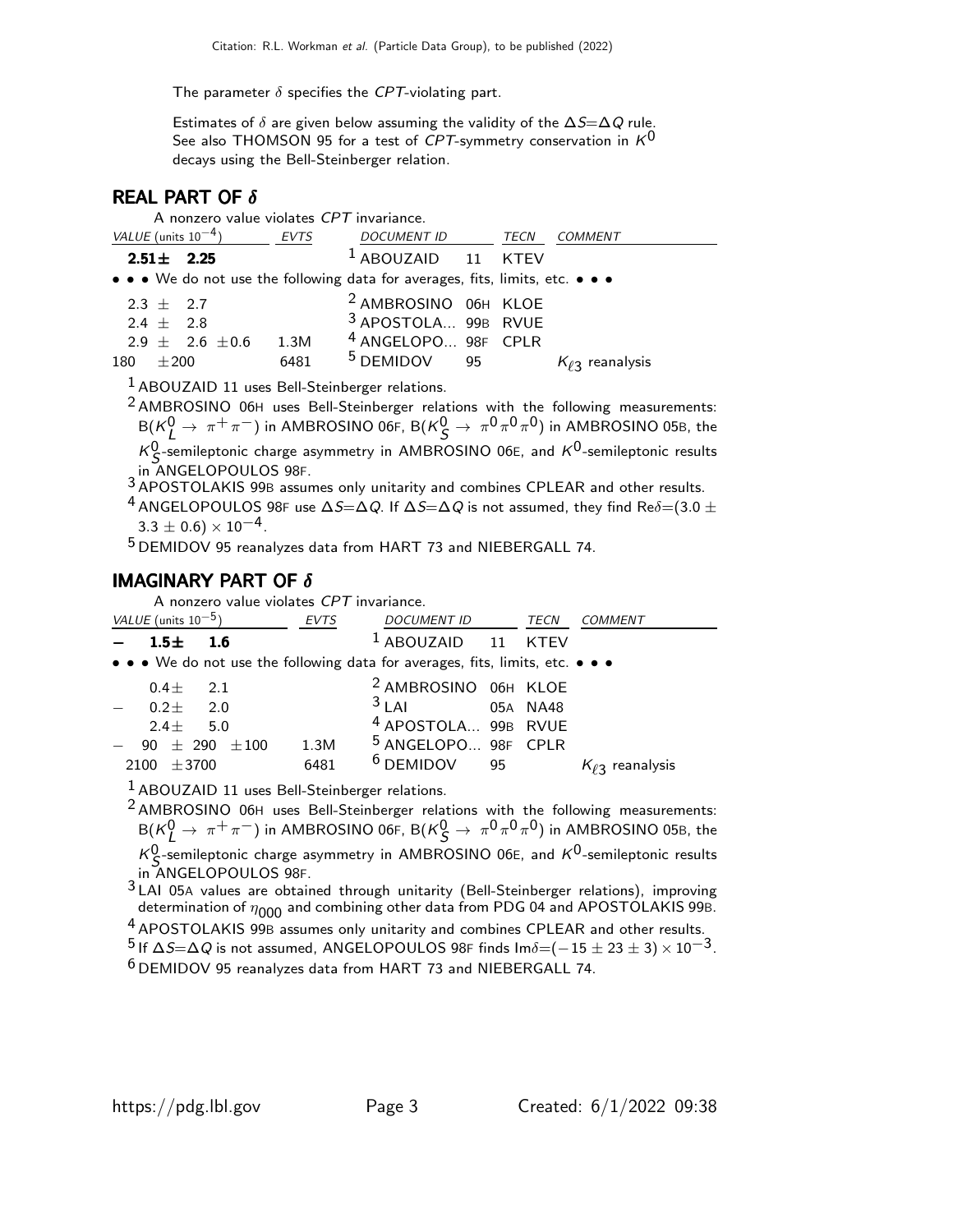#### $Re(y)$

A non-zero value would violate  $CPT$  invariance in  $\Delta S = \Delta Q$  amplitude. Re(y) is the following combination of  $K_{e3}$  decay amplitudes:

$$
Re(y) = Re\left(\frac{A(\overline{K^{0}} \rightarrow e^{-}\pi^{+}\overline{\nu}_{e})^{*} - A(K^{0} \rightarrow e^{+}\pi^{-}\nu_{e})}{A(\overline{K^{0}} \rightarrow e^{-}\pi^{+}\overline{\nu}_{e})^{*} + A(K^{0} \rightarrow e^{+}\pi^{-}\nu_{e})}\right)
$$

| VALUE (units 10 <sup>-3</sup> ) | EVTS  | DOCUMENT ID | TECN   |        |
|---------------------------------|-------|-------------|--------|--------|
| <b>0.4±2.5</b>                  | $13k$ | $1200$      | $1400$ | $1600$ |

• • • We do not use the following data for averages, fits, limits, etc. • • •

$$
0.3 \pm 3.1
$$
 2 **APOSTOLA...** 99B **CPLR**

<sup>1</sup> They use the PDG 04 for the  $K^0_L$  semileptonic charge asymmetry and PDG 04 (CP review, CPT NOT ASSUMED) for Re( $\epsilon$ ).

2 Constrained by Bell-Steinberger (or unitarity) relation.

#### $Re(x_$ )

A non-zero value would violate CPT invariance in decay amplitudes with  $\Delta S \neq \Delta Q$ .  $x_$ , used here to define Re(x<sub>−</sub>), and  $x_+$ , used below in the  $\Delta S = \Delta Q$  section are the following combinations of  $K_{e3}$  decay amplitudes:

$$
x_{\pm} = \frac{1}{2} \left( \frac{A(\overline{K}^0 \to \pi^- e^+ \nu_e)}{A(K^0 \to \pi^- e^+ \nu_e)} \pm \frac{A(K^0 \to \pi^+ e^- \overline{\nu}_e)^*}{A(\overline{K}^0 \to \pi^+ e^- \overline{\nu}_e)^*} \right).
$$

| <i>VALUE</i> (units $10^{-3}$ ) | EVTS                                                                          | DOCUMENT ID TECN COMMENT        |                                                                                                     |
|---------------------------------|-------------------------------------------------------------------------------|---------------------------------|-----------------------------------------------------------------------------------------------------|
| $-2.9\pm 2.0$                   |                                                                               | <sup>1</sup> AMBROSINO 06H KLOE |                                                                                                     |
|                                 | • • • We do not use the following data for averages, fits, limits, etc. • • • |                                 |                                                                                                     |
| $-0.8 \pm 2.5$                  | 13k                                                                           | <sup>2</sup> AMBROSINO 06E KLOE |                                                                                                     |
| $-0.5 \pm 3.0$                  |                                                                               |                                 | 3 APOSTOLA 99B CPLR Strangeness tagged                                                              |
| 2 $\pm 13$ $\pm 3$              | 650k                                                                          |                                 | ANGELOPO 98F CPLR Strangeness tagged                                                                |
|                                 |                                                                               |                                 | <sup>1</sup> AMBROSINO 06H uses Bell-Steinberger relations with the following measurements:         |
|                                 |                                                                               |                                 | $B(K_I^0 \to \pi^+ \pi^-)$ in AMBROSINO 06F, $B(K_S^0 \to \pi^0 \pi^0 \pi^0)$ in AMBROSINO 05B, the |
|                                 |                                                                               |                                 |                                                                                                     |

 $K_{\mathcal{S}}^{0}$ -semileptonic charge asymmetry in AMBROSINO 06E, and  $K^{0}$ -semileptonic results  $\gamma_S$ -semileptonic charge asymmetry in AMDROSINO 602, and  $\gamma$  -semileptonic results<br>in ANGELOPOULOS 98F.<br><sup>2</sup> Uses PDG 04 for the K<sup>0</sup> semileptonic charge asymmetry and Re( $\delta$ ) from CPLEAR,

ANGELOPOULOS 98F.

3 Constrained by Bell-Steinberger (or unitarity) relation.

# $\left|m_{K^0} - m_{\overline{K}{}^0}\right|$  /  $m_{\text{average}}$

A test of CPT invariance. "Our Evaluation" is described in the "Tests of Conservation Laws" section. It assumes CPT invariance in the decay and neglects some contributions from decay channels other than  $\pi\pi$ .

| <i>VALUE</i>                                                                       | CL% | <i>DOCUMENT ID</i>             |  | TECN |  |
|------------------------------------------------------------------------------------|-----|--------------------------------|--|------|--|
| $<$ 6 $\times$ 10 $^{-19}$                                                         | 90  | <b>PDG</b>                     |  |      |  |
| • • • We do not use the following data for averages, fits, limits, etc. • • •      |     |                                |  |      |  |
| $(-3 \pm 4) \times 10^{-18}$                                                       |     | <sup>1</sup> ANGELOPO 99B RVUE |  |      |  |
| $1$ ANGELOPOULOS 99B assumes only unitarity and combines CPLEAR and other results. |     |                                |  |      |  |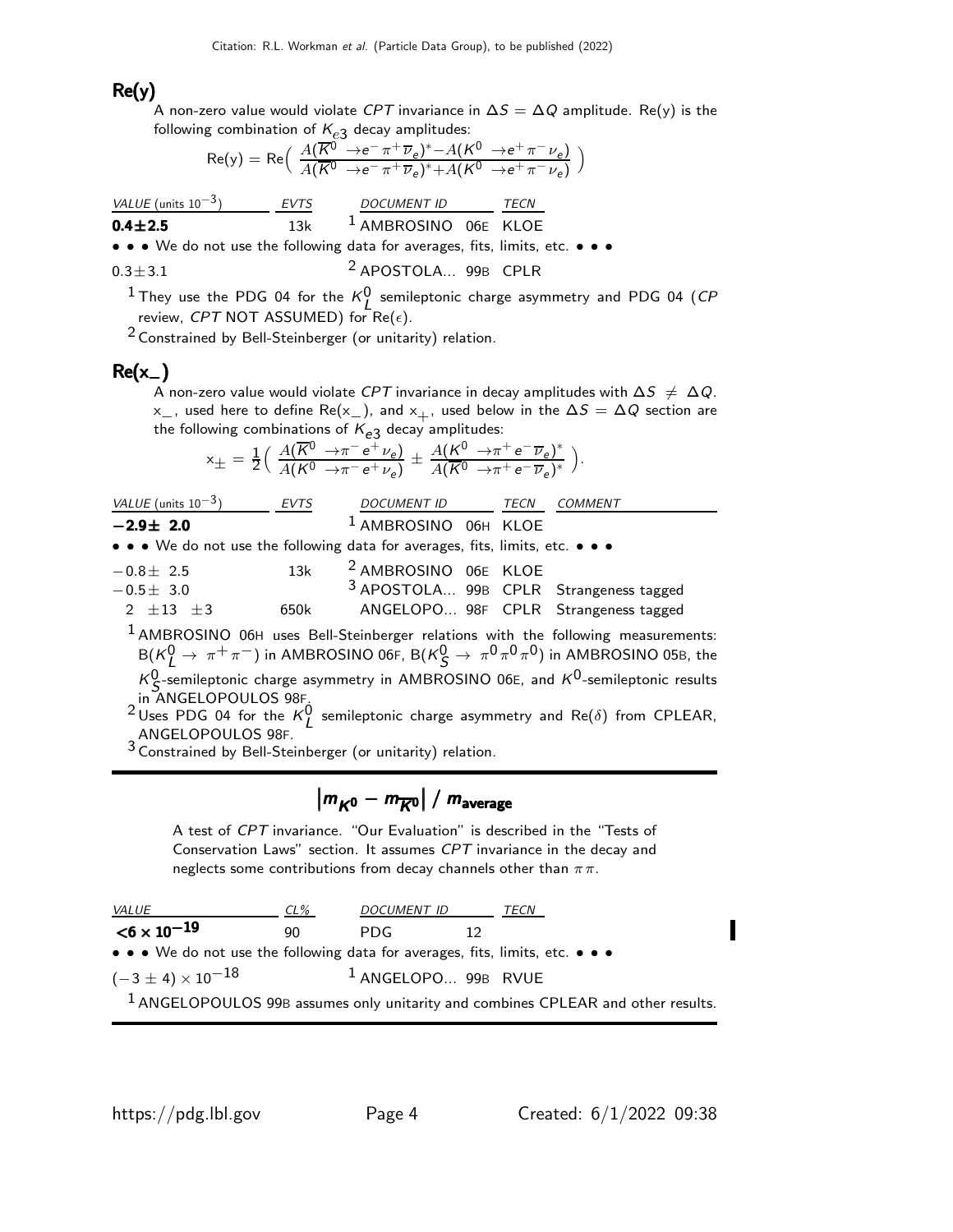$$
(\Gamma_{K^0}-\Gamma_{\overline{K}{}^0})/m_{\rm average}
$$

A test of CPT invariance.

VALUE DOCUMENT ID TECN  $(7.8\pm8.4)\times10^{-18}$  1 ANGELOPO... 99B RVUE

<sup>1</sup> ANGELOPOULOS 99B assumes only unitarity and combines CPLEAR with other results. Correlated with  $(m_{K^0} - m_{\overline{K}^0}) / m_{\text{average}}$  with a correlation coefficient of  $-0.95$ .

#### TESTS OF  $\Delta S = \Delta Q$  RULE

### $Re(x_+)$

 $\stackrel{\text{\tiny{\textsf{L}}}}{A}$  non-zero value would violate the  $\Delta S = \Delta Q$  rule in  ${\it CPT}$  conserving transitions.  $\times_{+}$ is defined above in the  $Re(x_+)$  section.

| <i>VALUE</i> (units $10^{-3}$ ) | EVTS | <b>DOCUMENT ID</b>              | TECN |  |
|---------------------------------|------|---------------------------------|------|--|
| $-0.9\pm 3.0$ OUR AVERAGE       |      |                                 |      |  |
| $-2$ +10                        |      | $1$ BATLEY 07D NA48             |      |  |
| $-0.5 + 3.6$                    | 13k  | <sup>2</sup> AMBROSINO 06E KLOE |      |  |
| $-1.8 + 6.1$                    |      | <sup>3</sup> ANGELOPO 98D CPLR  |      |  |

 $^1$  Result obtained from the measurement  $\Gamma(K_S^0\to\,\pi\,e\nu)$  /  $\Gamma(K_L^0\to\,\pi\,e\nu)=$  0.993  $\pm$  0.34, neglecting possible *CPT* non-invariance and using PDG 06 values of B( $\kappa_L^0 \rightarrow \pi e \nu$ ) =  $0.4053 \pm 0.0015,~\tau_{\large L} = (5.114 \pm 0.021) \times 10^{-8}$  s and  $\tau_{\large S} = (0.8958 \pm 0.0005) \times 10^{-10}$  s.

 $2$ Re( $x_{+}$ ) can be shown to be equal to the following combination of rates:

$$
\text{Re}(x_+) = \frac{1}{2} \frac{\Gamma(K_S^0 \to \pi e \nu) - \Gamma(K_L^0 \to \pi e \nu)}{\Gamma(K_S^0 \to \pi e \nu) + \Gamma(K_L^0 \to \pi e \nu)}
$$

which is valid up to first order in terms violating  $CPT$  and/or the  $\Delta S=\Delta Q$  rule.  $3$  Obtained neglecting CPT violating amplitudes.

# $K^0$  REFERENCES

| TOMARADZE<br>PDG<br>ABOUZAID<br>AMBROSINO<br>BATLEY<br>ABOUZAID<br>AMBROSINO<br>AMBROSINO<br>AMBROSINO<br>PDG<br>AMBROSINO<br>I AI<br>PDG<br>LAI<br>I AI | 14<br>12<br>11<br>07B<br>07D<br>06<br>06E<br>06F<br>06H<br>06<br>05B -<br>05A<br>04<br>03C<br>02 | PR D89 031501<br>010001<br>D86.<br>PR.<br>D83 092001<br>PRI<br>IHFP 0712 073<br>PL B653 145<br>PRL 96 101801<br>PL B636 173<br>PL B638 140<br>JHEP 0612 011<br>JP G33 1<br>B619 61<br>PL<br>B610 165<br>PL<br>PL B592 1<br>EPJ C30 33<br>PL B533 196 |
|----------------------------------------------------------------------------------------------------------------------------------------------------------|--------------------------------------------------------------------------------------------------|------------------------------------------------------------------------------------------------------------------------------------------------------------------------------------------------------------------------------------------------------|
| ANGELOPO                                                                                                                                                 | 01B                                                                                              | EPJ C22 55                                                                                                                                                                                                                                           |
| ANGELOPO                                                                                                                                                 | 99B                                                                                              | PL B471<br>332                                                                                                                                                                                                                                       |
| APOSTOLA                                                                                                                                                 | 99 <sub>B</sub>                                                                                  | B456 297<br>PL∶                                                                                                                                                                                                                                      |
| ANGELOPO                                                                                                                                                 | 98D                                                                                              | PL B444 38                                                                                                                                                                                                                                           |
| Also                                                                                                                                                     |                                                                                                  | EPJ C22 55                                                                                                                                                                                                                                           |
| ANGELOPO                                                                                                                                                 | 98E                                                                                              | B444 43<br>PL                                                                                                                                                                                                                                        |
| ANGELOPO                                                                                                                                                 | 98F -                                                                                            | -52<br>R444<br>PL                                                                                                                                                                                                                                    |
| Also                                                                                                                                                     |                                                                                                  | FPI C22 55                                                                                                                                                                                                                                           |

A. Tomaradze et al. (NWES, WAYN)

https://pdg.lbl.gov Page 5 Created: 6/1/2022 09:38

J. Beringer et al. (PDG Collab.)<br>
E. Abouzaid et al. (FNAL KTeV Collab.) (FNAL KTeV Collab.) (KLOE Collab.) (CERN NA48 Collab.) (KTeV Collab.) (KLOE Collab.) (KLOE Collab.) (KLOE Collab.) (PDG Collab.)  $(\dot{\mathsf{K}}$ LOE Collab.)  $(CERN)$  NA48 Collab.) (PDG Collab.) (CERN NA48 Collab.) (CERN NA48 Collab.) (CPLEAR Collab.) (CPLEAR Collab.) (CPLEAR Collab.)  $\hat{C}$ CPLEAR Collab.  $\hat{(CPIEAR\ Collab.)}$  $(CPLEAR$  Collab.)  $(CPLEAR$  Collab.) (CPLEAR Collab.)